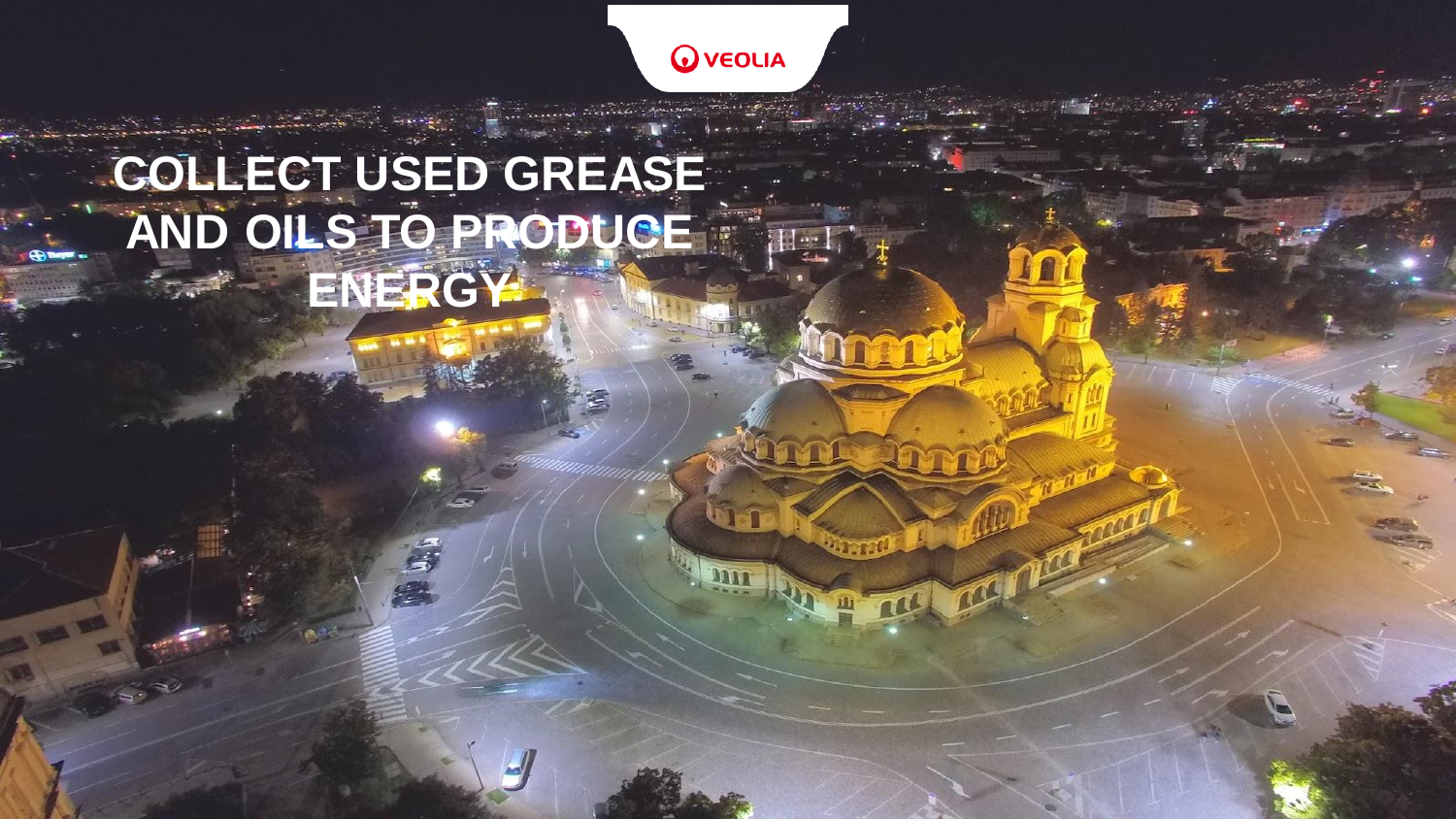## **Some background**



- ❖ Sofia has 1.4 million population
- ❖ Water and wastewater services on a concession contract with Veolia
- ❖ 2 main water sources Iskar (30 km3) and Beli Iskar Dam
- ❖ There are 4 DWP and length of potable water network is 3 827 km
- ❖ One WWTP with capacity of 500 000 m3 and length of sewerage network is 1 721 km
- Gravity system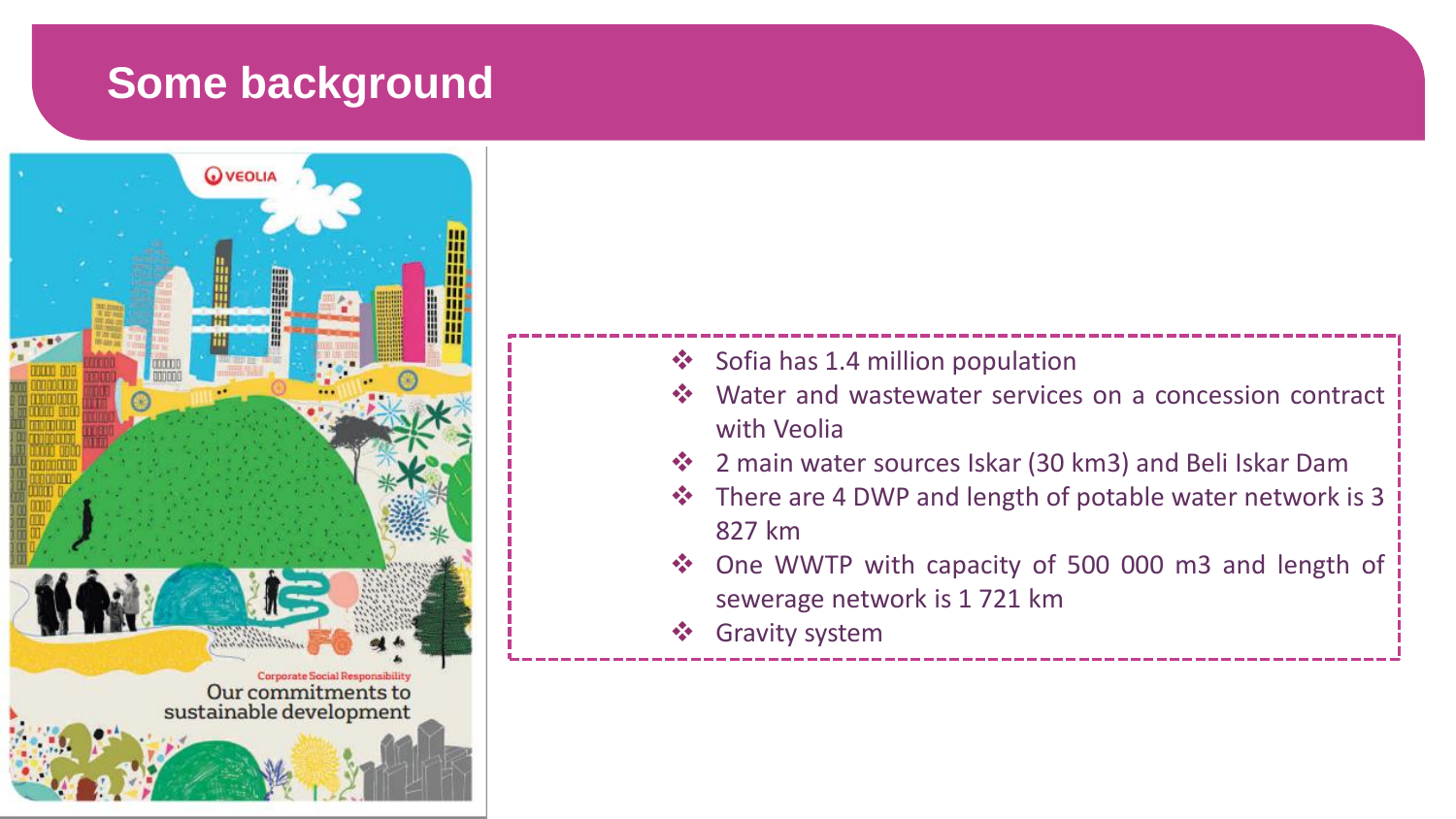## **WWTP Kubratovo**

- ❖ 30 years old
- ❖ Installed capacity 1.3 M.e.h
- ❖ 2009 CHPs in operation
- ❖ 2014 100% of energy needs covered

| <b>KPI performance</b>                                          |  |            | 2016       |
|-----------------------------------------------------------------|--|------------|------------|
| Volume of produced biogas                                       |  | lm3        | 12 766 705 |
| Volume of re-used biogas                                        |  | lm3        | 12 726 513 |
| electricity produced on site                                    |  | <b>MWh</b> | 21 007.63  |
| Energy balance of Waste Water Treatment Plants with digester  % |  |            | 111        |
| Quantity of produced sludge (DS)                                |  |            | 32 2 8 3   |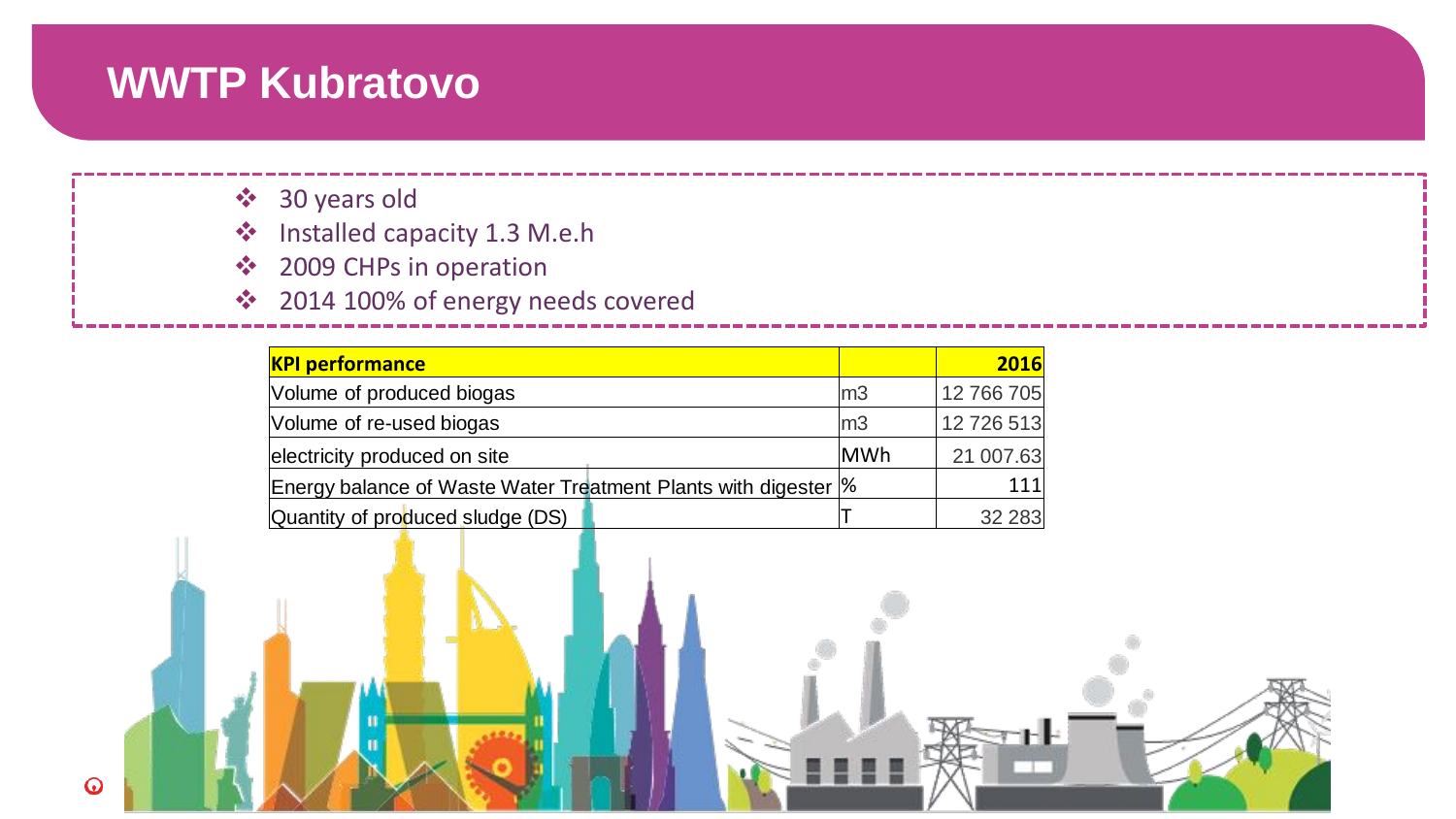